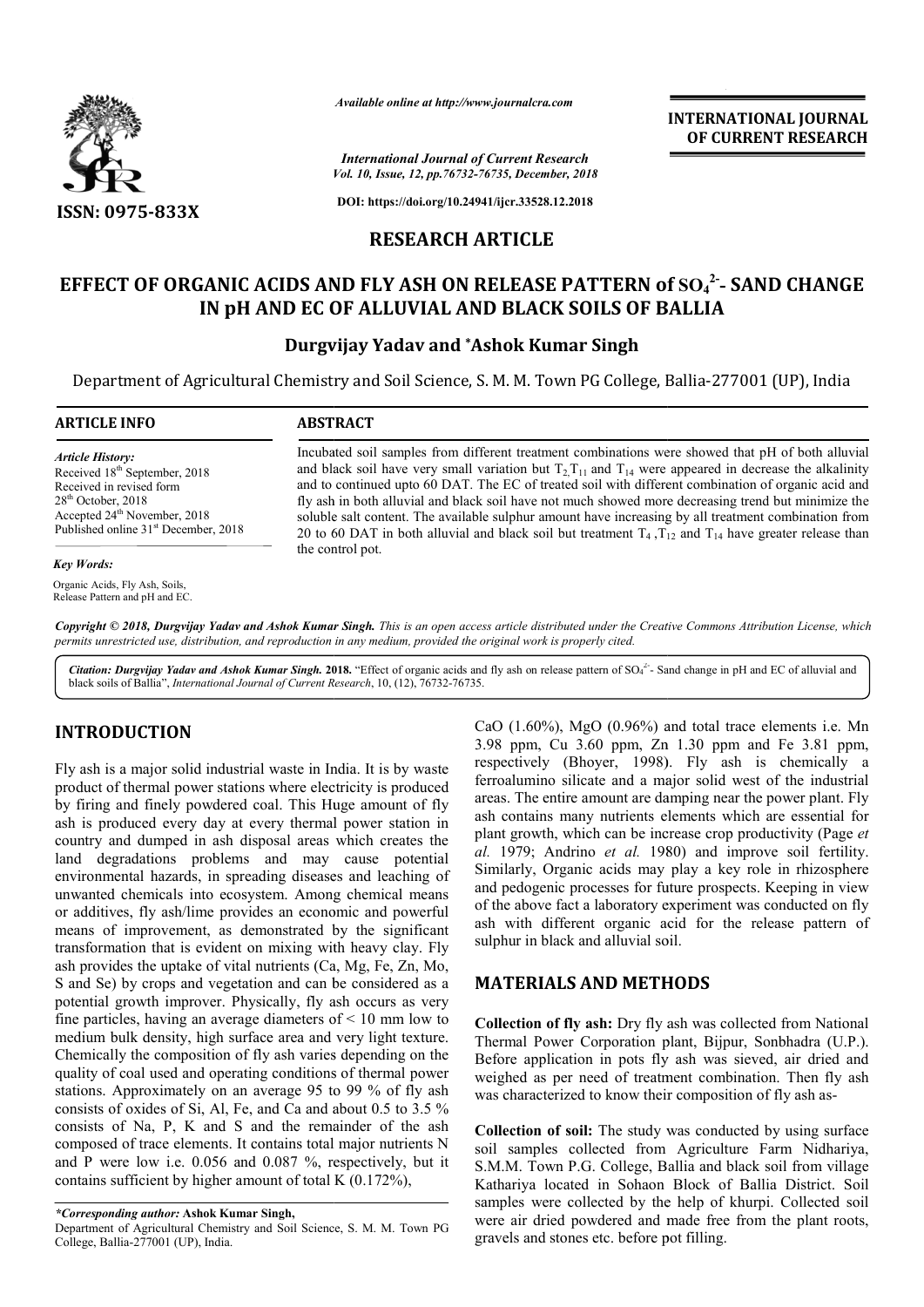*76733 Durgvijay Yadav and Ashok Kumar Singh. Effect of organic acids and fly ash on release pattern of so42-- sand change in ph and ec of alluvial and black soils of ballia*

**Table 1. Properties of fly ash**

| Parameters                | Values |
|---------------------------|--------|
| pH                        | 7.05   |
| EC                        | 1.006  |
| Bulk density $(Mgm^{-3})$ | 1.23   |
| $N$ (ppm)                 | 0.102  |
| $P$ (ppm)                 | 0.025  |
| Exchangeable K (ppm)      | 33.6   |
| Ca (meq/ $100g$ )         | 226.8  |
| $Mg$ (meq/100g)           | 210.9  |

After well processed soil samples were ready to analysis of targeted possible parameters in laboratory of Department of Agriculture Chemistry and Soil Science S.M.M. Town P.G. College, Ballia.

**Collection of organic Acid:** The organic acid viz. mallic acid, tartaric acid, citric acid are available from laboratory of Department of Agriculture Chemistry and Soil Science, Faculty of Agriculture, Shri Murli Manohar Town P.G. College Ballia (U.P.).

### **Pot filling and Incorporation of Organic Acid**

The 200 g air dried, powdered, well processed and sieved (through 2 mm sieve) soil of 0-15 cm of Agriculture farm and field of village Kathariya was filled in plastic pot and that was undesirable material undecomposed organic residues, pot pieces, gravels etc were removed. The soil was pulverized and powdered before mixing of fly ash and other treatments. Therefore as per treatment combination of malic acid  $(2, 3, \text{mg})$ , tartaric acid  $@$  4 mgand citric acid  $@$  6 mg per Kg was mixed with each of dissolved 100 ml distilled water respectively. The different dose of fly ash as per treatment combination were mixed. After filling the pots moisture was maintained 60% by addingof distilled water and observedroom temperature every day during the study period. Experiment was arranged in the incubation experiment conducted in adopted small potwithrandomized block design (RBD) of 16 Number of treatments and 03 replication.

#### **Details of treatments combination**

| Treatments     | details of treatments                           |
|----------------|-------------------------------------------------|
| $T_1$          | Control (without any treatment)                 |
| T <sub>2</sub> | MA 3 mg $+$ 100 ml water                        |
| $T_3$          | TA 4 mg $+100$ ml water                         |
| T <sub>4</sub> | $CA 6 mg + 100 ml water$                        |
| $T_5$          | MA 3 mg +TA 4 mg + 100 ml water                 |
| T <sub>6</sub> | MA 3 mg + CA 6 mg + 100 ml water                |
| T <sub>7</sub> | MA 3 mg + CA 6 mg + TA 4 mg + 100 ml water      |
| $T_8$          | FA                                              |
| T <sub>9</sub> | $FA + CA6$ mg + 100 ml water                    |
| $T_{10}$       | $FA + MA + mg + 100$ ml water                   |
| $T_{11}$       | $FA + CA6$ mg + 100 ml water                    |
| $T_{12}$       | MA 3 mg + CA 6 mg + TA 4 mg + FA + 100 ml water |
| $T_{13}$       | $CA 6 mg + TA 4 mg + 100 ml water$              |
| $T_{14}$       | MA 3 mg + CA 6 mg + FA + 100 ml water           |
| $T_{15}$       | TA 4 mg + MA 3 mg + FA + 100 ml water           |
| $T_{16}$       | TA 4 mg + CA 6 mg + FA + 100 ml water           |

 $FA = Fly$  ash $@1$  mg/Kg,  $MA =$  Malic acid,  $CA =$  Citric acid,  $TA =$  Tartaric acid N–Nitrogen (as source of from urea) P –Phosphorus (as a source from single super phosphate) K- Pottasium (as muretefrom potash)

**Observation:** Initial soil was analyses for pH, EC, Organic carbon, available N, P, K and S exchangeable Ca and Mg by adopted the standard methods described by Kanwar and Chopra (1998), Jackson (1973), Singh *et al.* (2005). The treated soil samples were drowning at 20, 40, 60 days after

treatment (DAT) for the analysis of pH, EC and  $SO_4^2$ . The room temperature was ranged between during the incubation study. The statistical analysis of the data from different treatments their parameters done by method described by Gomez and Gomez (1984). Using RBD (Randomized Block Design) for significance of the treatment mean was made with help of critical difference calculated as under.

|  |  | Table 2. Initial Properties of experimental soil |  |
|--|--|--------------------------------------------------|--|
|--|--|--------------------------------------------------|--|

| Properties                           | Alluvial soil | Black soil |
|--------------------------------------|---------------|------------|
| Bulk density (Mg-3)                  | 1.40          | 1.20       |
| pH                                   | 7.85          | 7.92       |
| $EC(d \, Sm^{-1})$                   | 1.03          | 1.04       |
| Organic carbon $(\% )$               | 0.48          | 0.59       |
| Available N (kg ha <sup>-</sup> )    | 150.6         | 180.16     |
| Available $P$ (kg ha <sup>-1</sup> ) | 15.6          | 20.17      |
| Available $K$ (kg ha <sup>-1</sup> ) | 185           | 440        |
| Exchangeable Ca (cmol $(p^+)$ kg     | 6.3           | 6.80       |
| Exchangeable Mg (cmol $(p^+)$ kg     | 3.3           | 3.3        |

### **RESULTS AND DISCUSSION**

### **Soil pH**

Alluvial and black soil  $p<sup>H</sup>$  (Table 3) were showed from 7.8 value with FA+CA application to 7.22 by the application of  $\omega$ 6 mg CA +1 mg FA at 20 DAT, 40 DAT, 60 DAT. pH value of all treatment combination were gradual increased except application of fly ash  $@$  MA, CA, TA, FA of  $@$  3 mg, 4 mg, 6 mg, 1 mg respectively. In black soil value was ranged from 7.93 pH by application of MA, CA, TA, FA application to 7.05 @ 3 mg, 6 mg, 4 mg, 1 mg @ 20 ,40, 60 DAT. pH value of all treatment combination were gradual decreased except alone application of fly ash over the control. After treatments of fly ash with organic acid, soil pH decreased from its initial value particularly organic acid were added, Though pH tended to decrease in alluvial soil  $T_1$ ,  $T_2$ ,  $T_3$ ,  $T_4$ ,  $T_6$ ,  $T_7$ ,  $T_8$ ,  $T_9$ ,  $T_{10}$  and increase in the black soil  $T_1$  to  $T_{16}$  were attributed to increase in partial pressure of  $CO<sub>2</sub>$  and production of organic acids (Sadana and Bajwa, 1985) due to its electrical changes The application  $(T_5 \text{ and } T_6)$  of conjunctive use of crop residue with fly ash with helped in H<sup>+</sup> activity (Raman *et al.* 1996).

The applications of higher dose of fly ash were found to increase the pH value might be due to initial pH value of fly ash. So, that, rapid change in soil pH in organic acid pots were related to the concentration of excess anions and decomposition of the materials cause of acidification and slow down the soil pH (Tang *et al.,* 1999). During kharif season on the different fly ash concentration showed that soil pH increased with increasing in concentration of fly ash. (Brahmachari *et al.,* 1999). The physico-chemical properties of soil, pH values increased with both grade of fly ash amendments during a season and due to the replications. The gradual increased in soil pH, electrical conductivity, Organic carbon and organic matter with increased application rate of fly ash. pH of the soils slightly increased fly ash addition but the difference was non-significant. Similarly, the soil become more porous. Improving soil texture was investigated for agronomic benefits and improving the nutrient status of soil. Fresh ash has been found more effective in raising soil pH to levels conductive to maximum plant growth that of weathered ash in a given soil. Sarangi *et al.* (2001) observed that gradual increases in soil pH, conductivity, available phosphorus, organic carbon and organic matter with increased application of fly ash.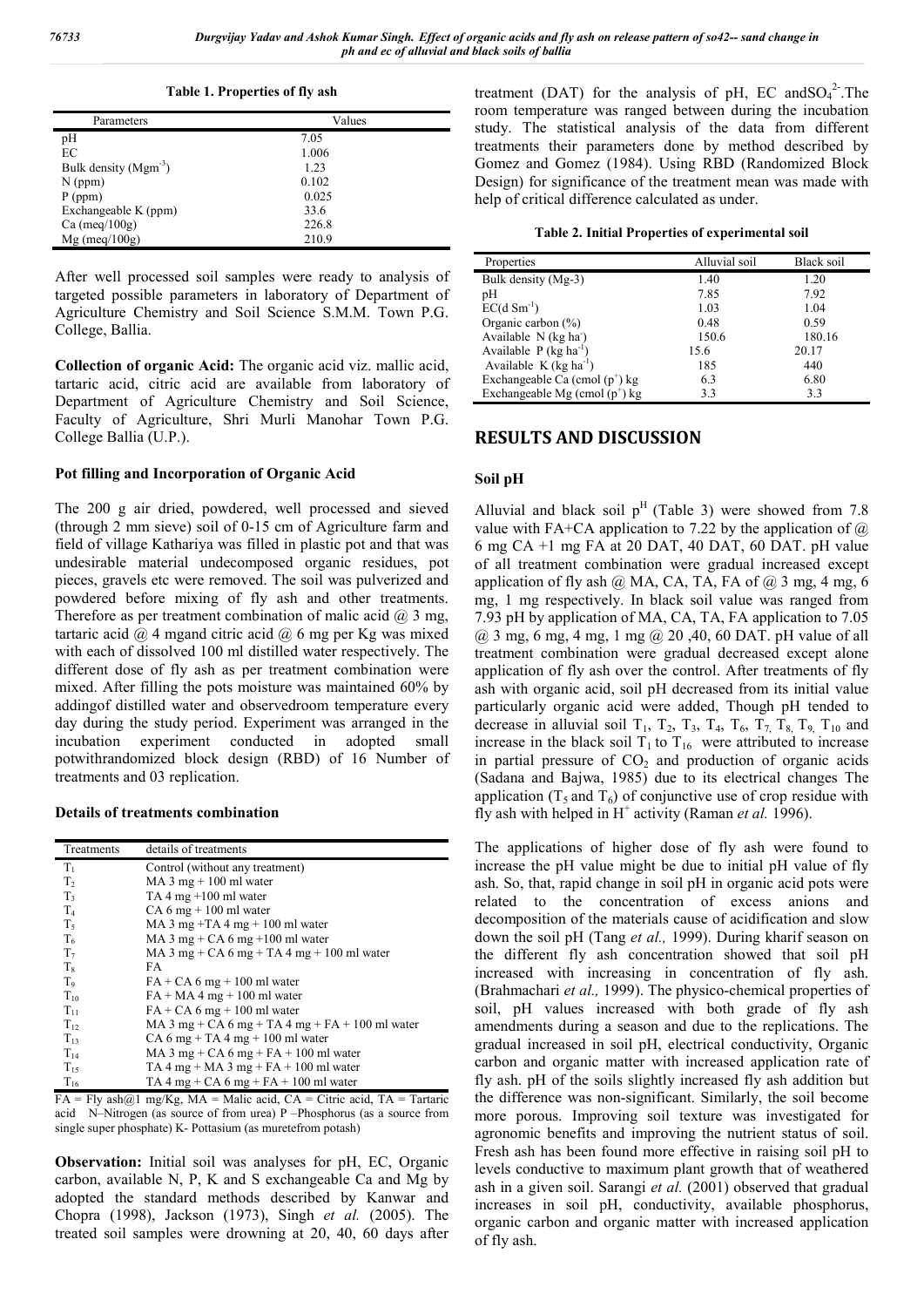**Table 3. Effect of fly ash and Organic acid on soil pH of alluvial and black soil at different days of incubation**

| <b>Treatment Combination</b>            | <b>20 DAT</b>        |                   | <b>40 DAT</b>        |                   | <b>60 DAT</b>        |                   |
|-----------------------------------------|----------------------|-------------------|----------------------|-------------------|----------------------|-------------------|
|                                         | <b>Alluvial Soil</b> | <b>Black Soil</b> | <b>Alluvial Soil</b> | <b>Black Soil</b> | <b>Alluvial Soil</b> | <b>Black Soil</b> |
| $T_1$ Control                           | 7.84                 | 7.80              | 7.77                 | 7.88              | 7.45                 | 7.29              |
| $T_2$ MA 3 mg                           | 7.73                 | 7.44              | 7.56                 | 7.31              | 7.23                 | 7.27              |
| $T_3$ TA 4 mg                           | 7.71                 | 7.34              | 7.55                 | 7.29              | 7.20                 | 7.25              |
| $T_4$ CA 6 mg                           | 7.60                 | 7.32              | 7.43                 | 7.30              | 7.28                 | 7.23              |
| $T_5$ MA 3 mg + TA 4 mg                 | 7.55                 | 7.35              | 7.55                 | 7.27              | 7.24                 | 7.16              |
| $T_6$ MA 3 mg + CA 6 mg                 | 7.50                 | 7.56              | 7.34                 | 7.49              | 7.32                 | 7.19              |
| $T_7$ MA 3 mg + CA 6 mg + TA 4 mg       | 7.65                 | 7.87              | 7.34                 | 7.75              | 7.24                 | 7.08              |
| $T_8$ FA                                | 7.68                 | 7.49              | 7.59                 | 7.41              | 7.29                 | 7.15              |
| $T_9$ FA + CA 6 mg                      | 7.71                 | 7.54              | 7.67                 | 7.38              | 7.34                 | 7.15              |
| $T_{10}$ FA + MA 3 mg                   | 7.78                 | 7.70              | 7.69                 | 7.58              | 7.33                 | 7.12              |
| $T_{11}$ FA + TA 6 mg                   | 7.75                 | O7 7.45           | 7.77                 | 7.33              | 7.22                 | 7.15              |
| $T_{12}$ MA 3 mg +CA 6 mg +TA 4 mg + FA | 7.41                 | 8.14              | 7.25                 | 7 7.93            | 7.31                 | 7.05              |
| $T_{13}$ CA 6 mg + TA 4 mg              | 7.60                 | 7.66              | 7.33                 | 7 7.45            | 7.35                 | 7.01              |
| $T_{14}$ MA 3 mg + CA 6mg + FA          | 7.56                 | 7.46              | 7.19                 | 7 7.30            | 7.26                 | 7.02              |
| $T_{15}$ TA 4 mg + MA 3 mg + FA         | 7.80                 | 7.41              | 7.66                 | 7.38              | 7.23                 | 7.04              |
| $T_{16}$ TA 4 mg + CA 6 mg + FA         | 7.24                 | 7.30              | 7.22                 | 7 7.31            | 7.31                 | 7.06              |
| C.D. $(P=0.05)$                         | N.S.                 | N.S.              | N.S.                 | N.S.              | N.S.                 | L N.S.            |

DAT= (Days after treatment), F.A. = Fly Ash@1mg/Kg, M.A. = Malic Acid, CA = Citric Acid, TA = Tartaric Acid

**Table 4. Effect of fly ash and Organic acid on soil EC of alluvial and black soil at different days of incubation**

| <b>Treatment Combination</b>               | <b>20 DAT</b>        |                   | <b>40 DAT</b>        |                   | <b>60 DAT</b>        |                   |
|--------------------------------------------|----------------------|-------------------|----------------------|-------------------|----------------------|-------------------|
|                                            | <b>Alluvial Soil</b> | <b>Black Soil</b> | <b>Alluvial Soil</b> | <b>Black Soil</b> | <b>Alluvial Soil</b> | <b>Black Soil</b> |
| $T_1$ Control                              | 1.021                | 1.021             | 1.005                | 1.017             | 1.003                | 1.013             |
| T <sub>2</sub> MA 3 mg                     | 1.030                | 1.021             | 1.012                | 1.015             | 1.009                | 1.008             |
| T <sub>3</sub> TA 4 mg                     | 1.029                | 1.020             | 1.015                | 1.013             | 1.007                | 1.007             |
| $T_4$ CA 6 mg                              | 1.030                | 1.017             | 1.017                | 1.014             | 1.006                | 1.009             |
| $T_5$ MA 3 mg + TA 4 mg                    | 1.030                | 1.020             | 1.012                | 1.012             | 1.007                | 1.008             |
| $T_6$ MA 3 mg + CA 6 mg                    | 1.030                | 1.020             | 1.019                | 1.011             | 1.008                | 1.008             |
| $T_7$ MA 3 mg + CA 6 mg + TA 4 mg          | 1.030                | 1.021             | 1.015                | 1.016             | 1.007                | 1.007             |
| $T_8$ FA                                   | 1.030                | 1.021             | 1.017                | 1.013             | 1.008                | 1.008             |
| $T_9$ FA + CA 6 mg                         | 1.030                | 1.020             | 1.014                | 1.015             | 1.009                | 1.009             |
| $T_{10}$ FA + MA 3 mg                      | 1.030                | 1.021             | 1.018                | 1.017             | 1.007                | 1.010             |
| $T_{11}$ FA + TA 6 mg                      | 1.029                | 1.020             | 1.014                | 1.015             | 1.008                | 1.008             |
| MA 3 mg +CA 6 mg +TA 4 mg + FA<br>$T_{12}$ | 1.021                | 1.019             | 1.011                | 1.011             | 1.007                | 1.009             |
| $T_{13}$ CA 6 mg + TA 4 mg                 | 1.029                | 1.018             | 1.013                | 1.012             | 1.008                | 1.006             |
| $T_{14}$ MA 3 mg + CA 6mg + FA             | 1.029                | 1.021             | 1.010                | 1.013             | 1.008                | 1.009             |
| $T_{15}$ TA 4 mg + MA 3 mg + FA            | 1.030                | 1.020             | 1.011                | 1.015             | 1.007                | 1.008             |
| $T_{16}$ TA 4 mg + CA 6 mg + FA            | 1.029                | 1.018             | 1.022                | 1.017             | 1.006                | 1.010             |
| $C.D = (P=0.05)$                           | N.S.                 | N.S.              | N.S.                 | N.S.              | N.S.                 | N.S.              |

DAT= (Days after treatment), FA = Fly Ash@1mg/Kg, MA = Malic Acid, CA = Citric Acid, TA = Tartaric Acid

**Table 5. Effect of fly ash and Organic acid on a available sulphur (mg kg-1 ) of Alluvial and Black soil at different days of incubation**

|                                           | <b>20 DAT</b>        |                   | <b>40 DAT</b>        |                   | <b>60 DAT</b>        |                   |
|-------------------------------------------|----------------------|-------------------|----------------------|-------------------|----------------------|-------------------|
| <b>Treatment Combination</b>              | <b>Alluvial Soil</b> | <b>Black Soil</b> | <b>Alluvial Soil</b> | <b>Black Soil</b> | <b>Alluvial Soil</b> | <b>Black Soil</b> |
| $T_1$ Control                             | 22.5                 | 18.75             | 23.75                | 18.75             | 21.25                | 17.5              |
| $T_2$ MA 3 mg                             | 31.21                | 20                | 42.5                 | 18.75             | 30                   | 15                |
| $T_3$ TA 4 mg                             | 17.5                 | 17.5              | 43.75                | 17.5              | 36.25                | 21.25             |
| $T_4$ CA 6 mg                             | 40.0                 | 20                | 45                   | 20                | 18.75                | 16.25             |
| $T_5$ MA 3 mg + TA 4 mg                   | 31.25                | 16.25             | 41.25                | 16.25             | 45                   | 17.5              |
| $T_6$ MA 3 mg + CA 6 mg                   | 30                   | 17.5              | 31.25                | 16.25             | 31.25                | 17.5              |
| $T_7$ MA 3 mg + CA 6 mg + TA 4 mg         | 26.25                | 20.0              | 27.5                 | 18.75             | 17.5                 | 20                |
| $T_8$ FA                                  | 30                   | 21.25             | 28.75                | 22.5              | 22.5                 | 20                |
| $T_9$ FA + CA 6 mg                        | 20                   | 16.25             | 47.5                 | 20                | 31.25                | 21.25             |
| $T_{10}$ FA + MA 3 mg                     | 17.5                 | 18.75             | 42.5                 | 17.5              | 17.5                 | 18.75             |
| $T_{11}$ FA + TA 6 mg                     | 21.25                | 20                | 41.25                | 20                | 22.5                 | 21.25             |
| $T_{12}$ MA 3 mg + CA 6 mg + TA 4 mg + FA | 23.75                | 23.75             | 38.75                | 18.75             | 31.25                | 17.5              |
| $T_{13}$ CA 6 mg + TA 4 mg                | 26.25                | 13.75             | 43.75                | 20                | 17.5                 | 16.25             |
| $T_{14}$ MA 3 mg + CA 6 mg + FA           | 32.5                 | 21.25             | 43.75                | 18.75             | 23.75                | 20                |
| $T_{15}$ TA 4 mg + MA 3 mg + FA           | 31.25                | 17.5              | 45                   | 20                | 36.25                | 18.75             |
| $T_{16}$ TA 4 mg + CA 6 mg + FA           | 28.75                | 20                | 40                   | 21.25             | 32.5                 | 17.5              |
| $C.D = (P=0.05)$                          | N.S.                 | N.S.              | N.S.                 | N.S.              | N.S.                 | N.S.              |

DAT= (days after treatment), FA = Fly Ash 1mg@/Kg, MA = Malic Acid, CA = Citric Acid, TA = Tartaric Acid

An appreciable change in the soil physico-chemical properties, rising of pH and increased crop yield was obtained by mixed application of fly ash and paper factory sludge and farm yard manure.

### **Electrical Conductivity of soil EC (dSm-1 )**

The electrical conductivity values in (table 4) revealed that there was no marked difference was found among the treatment combination of organic acid with fly ash and alone